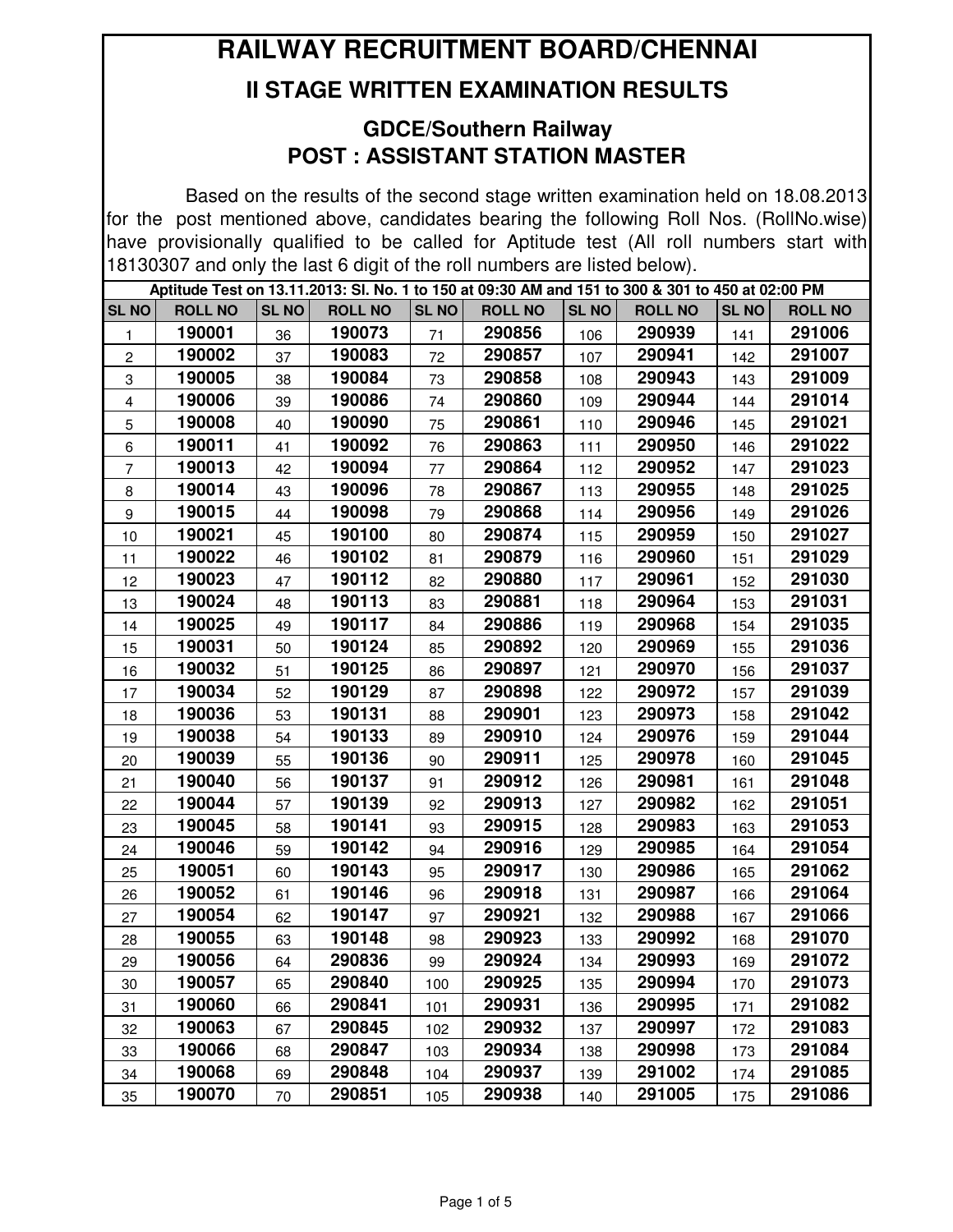| <b>SL NO</b> | <b>ROLL NO</b> | <b>SL NO</b> | <b>ROLL NO</b> | <b>SL NO</b> | <b>ROLL NO</b> | <b>SL NO</b> | <b>ROLL NO</b> | <b>SL NO</b> | <b>ROLL NO</b> |
|--------------|----------------|--------------|----------------|--------------|----------------|--------------|----------------|--------------|----------------|
| 176          | 291087         | 221          | 391186         | 266          | 391264         | 311          | 391329         | 356          | 391392         |
| 177          | 291088         | 222          | 391187         | 267          | 391265         | 312          | 391332         | 357          | 391393         |
| 178          | 291089         | 223          | 391191         | 268          | 391266         | 313          | 391333         | 358          | 391395         |
| 179          | 291090         | 224          | 391192         | 269          | 391267         | 314          | 391336         | 359          | 391396         |
| 180          | 291092         | 225          | 391193         | 270          | 391268         | 315          | 391337         | 360          | 391397         |
| 181          | 291094         | 226          | 391195         | 271          | 391269         | 316          | 391339         | 361          | 391398         |
| 182          | 291097         | 227          | 391196         | 272          | 391271         | 317          | 391342         | 362          | 391399         |
| 183          | 291098         | 228          | 391198         | 273          | 391272         | 318          | 391344         | 363          | 391400         |
| 184          | 291103         | 229          | 391200         | 274          | 391276         | 319          | 391345         | 364          | 391401         |
| 185          | 291107         | 230          | 391202         | 275          | 391277         | 320          | 391347         | 365          | 391403         |
| 186          | 291109         | 231          | 391203         | 276          | 391279         | 321          | 391349         | 366          | 391404         |
| 187          | 291112         | 232          | 391206         | 277          | 391281         | 322          | 391350         | 367          | 391406         |
| 188          | 291116         | 233          | 391207         | 278          | 391284         | 323          | 391351         | 368          | 391408         |
| 189          | 291117         | 234          | 391208         | 279          | 391286         | 324          | 391352         | 369          | 391411         |
| 190          | 291120         | 235          | 391209         | 280          | 391287         | 325          | 391353         | 370          | 391413         |
| 191          | 291122         | 236          | 391210         | 281          | 391288         | 326          | 391354         | 371          | 391417         |
| 192          | 291128         | 237          | 391211         | 282          | 391289         | 327          | 391355         | 372          | 391419         |
| 193          | 291129         | 238          | 391213         | 283          | 391291         | 328          | 391356         | 373          | 391421         |
| 194          | 291130         | 239          | 391214         | 284          | 391294         | 329          | 391357         | 374          | 391425         |
| 195          | 291132         | 240          | 391215         | 285          | 391295         | 330          | 391358         | 375          | 391426         |
| 196          | 291135         | 241          | 391217         | 286          | 391296         | 331          | 391359         | 376          | 391427         |
| 197          | 291136         | 242          | 391218         | 287          | 391298         | 332          | 391361         | 377          | 391429         |
| 198          | 291142         | 243          | 391219         | 288          | 391299         | 333          | 391362         | 378          | 391432         |
| 199          | 291149         | 244          | 391220         | 289          | 391302         | 334          | 391363         | 379          | 391433         |
| 200          | 291150         | 245          | 391221         | 290          | 391303         | 335          | 391364         | 380          | 391435         |
| 201          | 291152         | 246          | 391222         | 291          | 391304         | 336          | 391366         | 381          | 391437         |
| 202          | 291154         | 247          | 391223         | 292          | 391305         | 337          | 391367         | 382          | 391438         |
| 203          | 391158         | 248          | 391226         | 293          | 391306         | 338          | 391368         | 383          | 391439         |
| 204          | 391160         | 249          | 391230         | 294          | 391307         | 339          | 391369         | 384          | 391440         |
| 205          | 391162         | 250          | 391232         | 295          | 391308         | 340          | 391370         | 385          | 391441         |
| 206          | 391163         | 251          | 391234         | 296          | 391309         | 341          | 391371         | 386          | 391442         |
| 207          | 391164         | 252          | 391235         | 297          | 391310         | 342          | 391372         | 387          | 391443         |
| 208          | 391167         | 253          | 391237         | 298          | 391312         | 343          | 391373         | 388          | 391444         |
| 209          | 391169         | 254          | 391238         | 299          | 391313         | 344          | 391375         | 389          | 391445         |
| 210          | 391170         | 255          | 391242         | 300          | 391315         | 345          | 391376         | 390          | 391446         |
| 211          | 391172         | 256          | 391246         | 301          | 391316         | 346          | 391377         | 391          | 391447         |
| 212          | 391173         | 257          | 391252         | 302          | 391317         | 347          | 391378         | 392          | 391448         |
| 213          | 391174         | 258          | 391254         | 303          | 391318         | 348          | 391379         | 393          | 391449         |
| 214          | 391175         | 259          | 391255         | 304          | 391320         | 349          | 391380         | 394          | 391450         |
| 215          | 391177         | 260          | 391256         | 305          | 391321         | 350          | 391381         | 395          | 391451         |
| 216          | 391179         | 261          | 391258         | 306          | 391323         | 351          | 391382         | 396          | 391452         |
| 217          | 391180         | 262          | 391260         | 307          | 391325         | 352          | 391383         | 397          | 391453         |
| 218          | 391182         | 263          | 391261         | 308          | 391326         | 353          | 391386         | 398          | 391454         |
| 219          | 391184         | 264          | 391262         | 309          | 391327         | 354          | 391387         | 399          | 391455         |
| 220          | 391185         | 265          | 391263         | 310          | 391328         | 355          | 391390         | 400          | 391457         |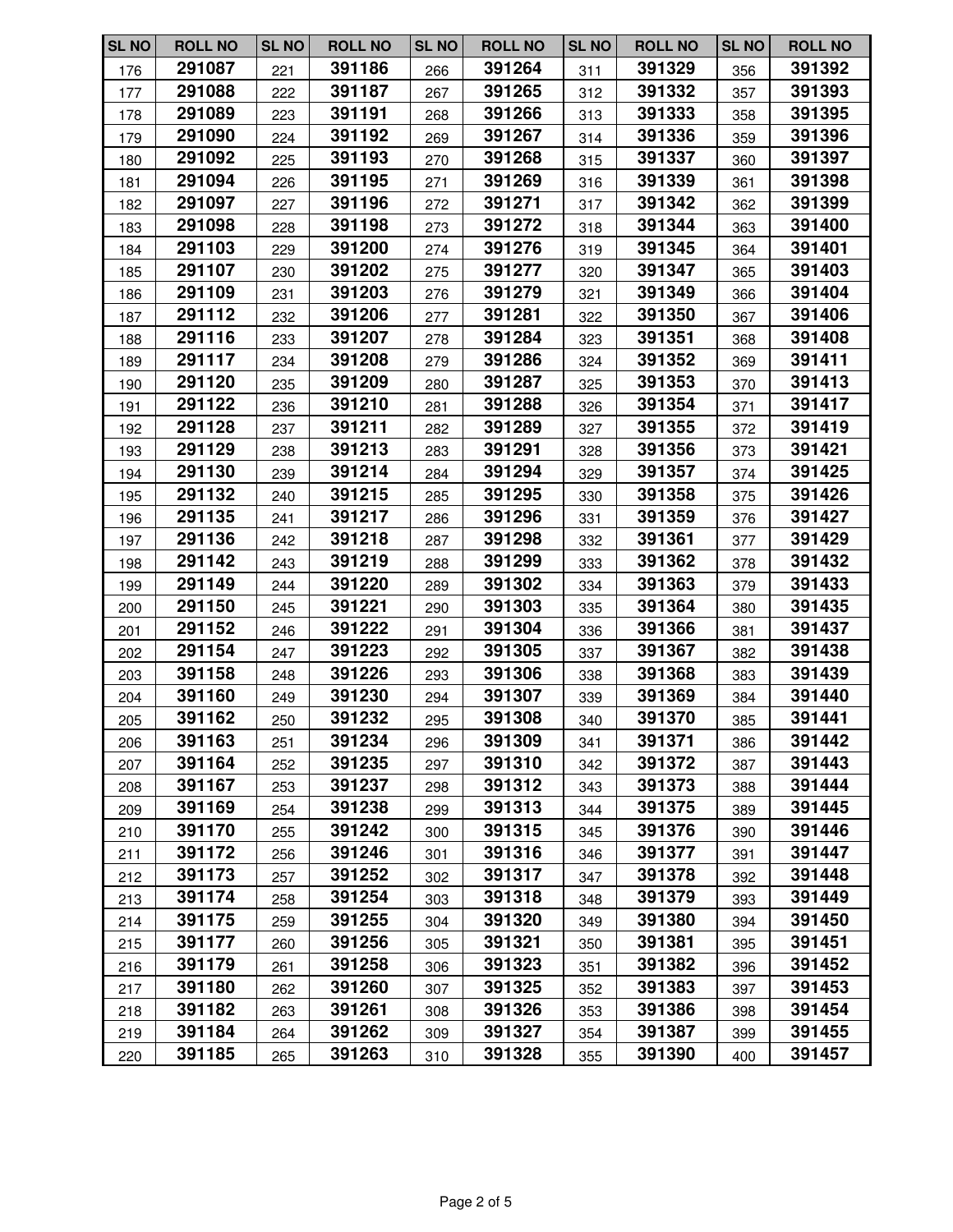| <b>SL NO</b> | <b>ROLL NO</b> | <b>SL NO</b> | <b>ROLL NO</b>                                                                                      | <b>SL NO</b> | <b>ROLL NO</b> | <b>SL NO</b> | <b>ROLL NO</b> | <b>SL NO</b> | <b>ROLL NO</b> |
|--------------|----------------|--------------|-----------------------------------------------------------------------------------------------------|--------------|----------------|--------------|----------------|--------------|----------------|
| 401          | 391458         | 411          | 391471                                                                                              | 421          | 391482         | 431          | 391494         | 441          | 391513         |
| 402          | 391459         | 412          | 391472                                                                                              | 422          | 391483         | 432          | 391495         | 442          | 391515         |
| 403          | 391460         | 413          | 391473                                                                                              | 423          | 391484         | 433          | 391496         | 443          | 391516         |
| 404          | 391461         | 414          | 391474                                                                                              | 424          | 391485         | 434          | 391497         | 444          | 391518         |
| 405          | 391462         | 415          | 391475                                                                                              | 425          | 391486         | 435          | 391501         | 445          | 391519         |
| 406          | 391463         | 416          | 391476                                                                                              | 426          | 391488         | 436          | 391503         | 446          | 391520         |
| 407          | 391464         | 417          | 391477                                                                                              | 427          | 391490         | 437          | 391504         | 447          | 391526         |
| 408          | 391467         | 418          | 391478                                                                                              | 428          | 391491         | 438          | 391507         | 448          | 391527         |
| 409          | 391469         | 419          | 391479                                                                                              | 429          | 391492         | 439          | 391511         | 449          | 391531         |
| 410          | 391470         | 420          | 391481                                                                                              | 430          | 391493         | 440          | 391512         | 450          | 391532         |
|              |                |              | Aptitude Test on 15.11.2013: SI. No. 451 to 600 & 751 to 895 at 09:30 AM and 601 to 750 at 02:00 PM |              |                |              |                |              |                |
| <b>SL NO</b> | <b>ROLL NO</b> | <b>SL NO</b> | <b>ROLL NO</b>                                                                                      | <b>SL NO</b> | <b>ROLL NO</b> | <b>SL NO</b> | <b>ROLL NO</b> | <b>SL NO</b> | <b>ROLL NO</b> |
| 451          | 391533         | 486          | 391579                                                                                              | 521          | 490176         | 556          | 490229         | 591          | 490298         |
| 452          | 391534         | 487          | 391585                                                                                              | 522          | 490179         | 557          | 490230         | 592          | 490301         |
| 453          | 391536         | 488          | 391586                                                                                              | 523          | 490180         | 558          | 490231         | 593          | 490302         |
| 454          | 391537         | 489          | 391587                                                                                              | 524          | 490184         | 559          | 490232         | 594          | 490303         |
| 455          | 391538         | 490          | 391589                                                                                              | 525          | 490186         | 560          | 490235         | 595          | 490304         |
| 456          | 391540         | 491          | 391590                                                                                              | 526          | 490187         | 561          | 490236         | 596          | 490305         |
| 457          | 391542         | 492          | 391592                                                                                              | 527          | 490188         | 562          | 490239         | 597          | 490306         |
| 458          | 391543         | 493          | 391594                                                                                              | 528          | 490190         | 563          | 490240         | 598          | 490307         |
| 459          | 391545         | 494          | 391595                                                                                              | 529          | 490191         | 564          | 490241         | 599          | 490308         |
| 460          | 391546         | 495          | 391597                                                                                              | 530          | 490192         | 565          | 490242         | 600          | 490309         |
| 461          | 391547         | 496          | 391598                                                                                              | 531          | 490193         | 566          | 490243         | 601          | 490310         |
| 462          | 391548         | 497          | 391602                                                                                              | 532          | 490196         | 567          | 490246         | 602          | 490313         |
| 463          | 391550         | 498          | 391606                                                                                              | 533          | 490197         | 568          | 490248         | 603          | 490314         |
| 464          | 391552         | 499          | 391607                                                                                              | 534          | 490198         | 569          | 490251         | 604          | 490315         |
| 465          | 391553         | 500          | 391608                                                                                              | 535          | 490202         | 570          | 490253         | 605          | 490316         |
| 466          | 391554         | 501          | 391609                                                                                              | 536          | 490203         | 571          | 490255         | 606          | 490317         |
| 467          | 391555         | 502          | 391611                                                                                              | 537          | 490204         | 572          | 490256         | 607          | 490318         |
| 468          | 391556         | 503          | 391612                                                                                              | 538          | 490205         | 573          | 490262         | 608          | 490319         |
| 469          | 391558         | 504          | 391614                                                                                              | 539          | 490206         | 574          | 490263         | 609          | 490322         |
| 470          | 391559         | 505          | 490150                                                                                              | 540          | 490207         | 575          | 490270         | 610          | 490323         |
| 471          | 391560         | 506          | 490153                                                                                              | 541          | 490208         | 576          | 490275         | 611          | 490324         |
| 472          | 391561         | 507          | 490154                                                                                              | 542          | 490209         | 577          | 490277         | 612          | 490326         |
| 473          | 391563         | 508          | 490155                                                                                              | 543          | 490210         | 578          | 490280         | 613          | 490327         |
| 474          | 391564         | 509          | 490156                                                                                              | 544          | 490212         | 579          | 490281         | 614          | 490329         |
| 475          | 391565         | 510          | 490157                                                                                              | 545          | 490213         | 580          | 490282         | 615          | 490330         |
| 476          | 391566         | 511          | 490158                                                                                              | 546          | 490216         | 581          | 490283         | 616          | 490332         |
| 477          | 391568         | 512          | 490162                                                                                              | 547          | 490217         | 582          | 490284         | 617          | 490333         |
| 478          | 391569         | 513          | 490165                                                                                              | 548          | 490218         | 583          | 490287         | 618          | 490335         |
| 479          | 391570         | 514          | 490167                                                                                              | 549          | 490220         | 584          | 490288         | 619          | 490336         |
| 480          | 391571         | 515          | 490169                                                                                              | 550          | 490221         | 585          | 490289         | 620          | 490337         |
| 481          | 391572         | 516          | 490170                                                                                              | 551          | 490222         | 586          | 490291         | 621          | 490338         |
| 482          | 391573         | 517          | 490171                                                                                              | 552          | 490223         | 587          | 490292         | 622          | 490339         |
| 483          | 391574         | 518          | 490172                                                                                              | 553          | 490225         | 588          | 490294         | 623          | 490341         |
| 484          | 391575         | 519          | 490173                                                                                              | 554          | 490226         | 589          | 490296         | 624          | 490343         |
| 485          | 391578         | 520          | 490175                                                                                              | 555          | 490228         | 590          | 490297         | 625          | 490347         |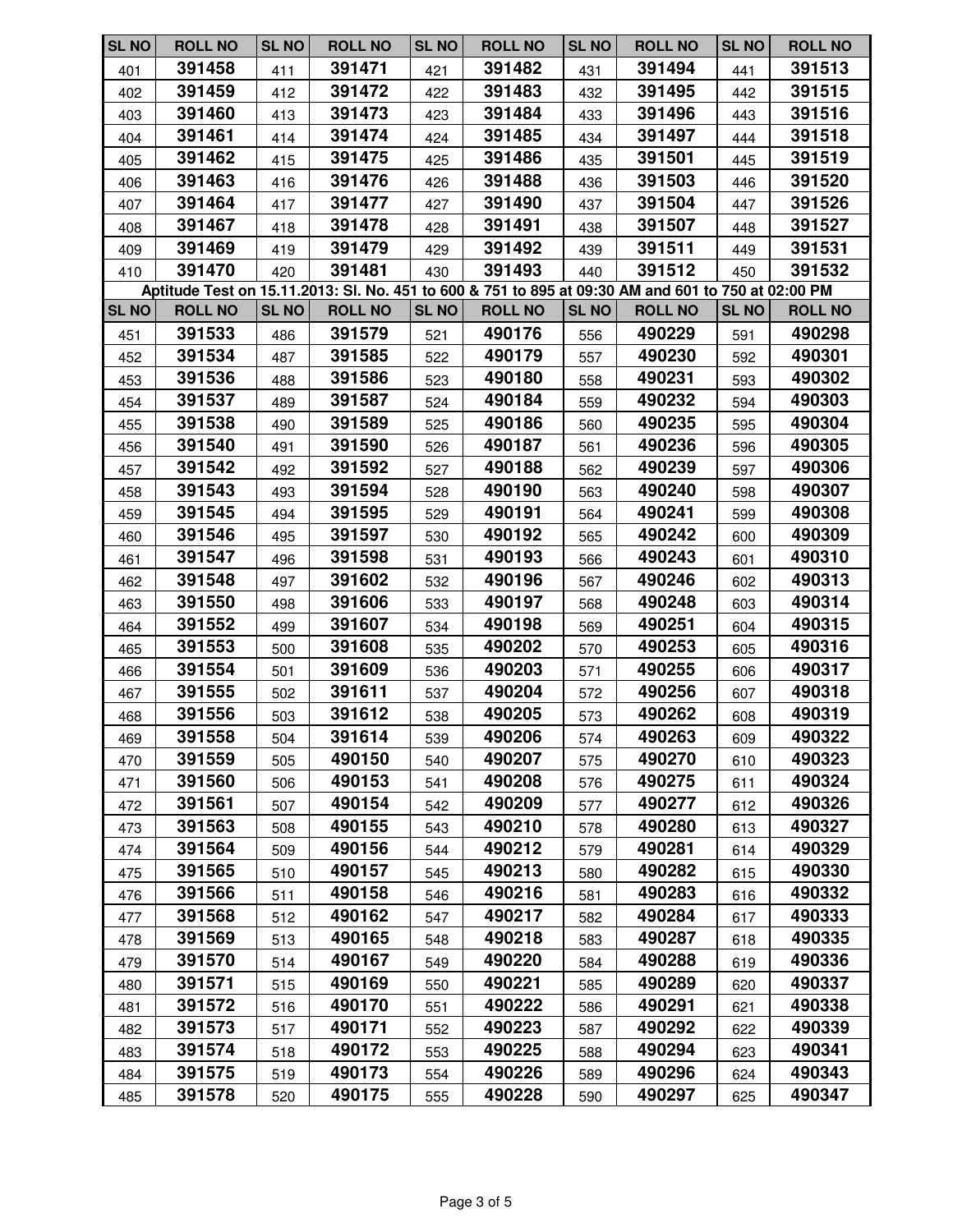| <b>SL NO</b> | <b>ROLL NO</b> | <b>SL NO</b> | <b>ROLL NO</b> | <b>SL NO</b> | <b>ROLL NO</b> | <b>SL NO</b> | <b>ROLL NO</b> | <b>SL NO</b> | <b>ROLL NO</b> |
|--------------|----------------|--------------|----------------|--------------|----------------|--------------|----------------|--------------|----------------|
| 626          | 490348         | 671          | 490431         | 716          | 490500         | 761          | 490586         | 806          | 490666         |
| 627          | 490350         | 672          | 490432         | 717          | 490501         | 762          | 490587         | 807          | 490667         |
| 628          | 490351         | 673          | 490433         | 718          | 490504         | 763          | 490589         | 808          | 490668         |
| 629          | 490354         | 674          | 490434         | 719          | 490505         | 764          | 490590         | 809          | 490669         |
| 630          | 490355         | 675          | 490437         | 720          | 490506         | 765          | 490591         | 810          | 490670         |
| 631          | 490356         | 676          | 490440         | 721          | 490507         | 766          | 490594         | 811          | 490671         |
| 632          | 490357         | 677          | 490445         | 722          | 490510         | 767          | 490596         | 812          | 490674         |
| 633          | 490358         | 678          | 490446         | 723          | 490511         | 768          | 490598         | 813          | 490675         |
| 634          | 490361         | 679          | 490447         | 724          | 490513         | 769          | 490600         | 814          | 490676         |
| 635          | 490362         | 680          | 490449         | 725          | 490514         | 770          | 490601         | 815          | 490678         |
| 636          | 490364         | 681          | 490450         | 726          | 490519         | 771          | 490603         | 816          | 490680         |
| 637          | 490365         | 682          | 490451         | 727          | 490520         | 772          | 490604         | 817          | 490681         |
| 638          | 490366         | 683          | 490452         | 728          | 490521         | 773          | 490605         | 818          | 490683         |
| 639          | 490371         | 684          | 490454         | 729          | 490522         | 774          | 490606         | 819          | 490685         |
| 640          | 490372         | 685          | 490456         | 730          | 490523         | 775          | 490610         | 820          | 490686         |
| 641          | 490374         | 686          | 490457         | 731          | 490525         | 776          | 490613         | 821          | 490688         |
| 642          | 490375         | 687          | 490458         | 732          | 490526         | 777          | 490614         | 822          | 490691         |
| 643          | 490376         | 688          | 490459         | 733          | 490527         | 778          | 490619         | 823          | 490692         |
| 644          | 490378         | 689          | 490461         | 734          | 490528         | 779          | 490621         | 824          | 490693         |
| 645          | 490379         | 690          | 490464         | 735          | 490531         | 780          | 490623         | 825          | 490695         |
| 646          | 490381         | 691          | 490465         | 736          | 490532         | 781          | 490624         | 826          | 490696         |
| 647          | 490385         | 692          | 490466         | 737          | 490533         | 782          | 490628         | 827          | 490699         |
| 648          | 490386         | 693          | 490468         | 738          | 490534         | 783          | 490630         | 828          | 490700         |
| 649          | 490388         | 694          | 490472         | 739          | 490535         | 784          | 490631         | 829          | 490701         |
| 650          | 490389         | 695          | 490473         | 740          | 490542         | 785          | 490633         | 830          | 490703         |
| 651          | 490392         | 696          | 490475         | 741          | 490548         | 786          | 490634         | 831          | 490704         |
| 652          | 490395         | 697          | 490476         | 742          | 490552         | 787          | 490637         | 832          | 490705         |
| 653          | 490396         | 698          | 490477         | 743          | 490554         | 788          | 490638         | 833          | 490706         |
| 654          | 490400         | 699          | 490480         | 744          | 490556         | 789          | 490642         | 834          | 490707         |
| 655          | 490401         | 700          | 490481         | 745          | 490557         | 790          | 490645         | 835          | 490708         |
| 656          | 490402         | 701          | 490482         | 746          | 490560         | 791          | 490646         | 836          | 490709         |
| 657          | 490403         | 702          | 490483         | 747          | 490563         | 792          | 490647         | 837          | 490710         |
| 658          | 490404         | 703          | 490484         | 748          | 490566         | 793          | 490648         | 838          | 490715         |
| 659          | 490405         | 704          | 490485         | 749          | 490569         | 794          | 490649         | 839          | 490716         |
| 660          | 490406         | 705          | 490486         | 750          | 490570         | 795          | 490651         | 840          | 490718         |
| 661          | 490407         | 706          | 490487         | 751          | 490572         | 796          | 490653         | 841          | 490720         |
| 662          | 490413         | 707          | 490488         | 752          | 490573         | 797          | 490655         | 842          | 490721         |
| 663          | 490415         | 708          | 490490         | 753          | 490575         | 798          | 490656         | 843          | 490722         |
| 664          | 490416         | 709          | 490492         | 754          | 490576         | 799          | 490657         | 844          | 490724         |
| 665          | 490417         | 710          | 490493         | 755          | 490578         | 800          | 490658         | 845          | 490725         |
| 666          | 490422         | 711          | 490494         | 756          | 490580         | 801          | 490660         | 846          | 490726         |
| 667          | 490425         | 712          | 490495         | 757          | 490582         | 802          | 490661         | 847          | 490727         |
| 668          | 490426         | 713          | 490497         | 758          | 490583         | 803          | 490662         | 848          | 490729         |
| 669          | 490429         | 714          | 490498         | 759          | 490584         | 804          | 490663         | 849          | 490730         |
| 670          | 490430         | 715          | 490499         | 760          | 490585         | 805          | 490664         | 850          | 490732         |